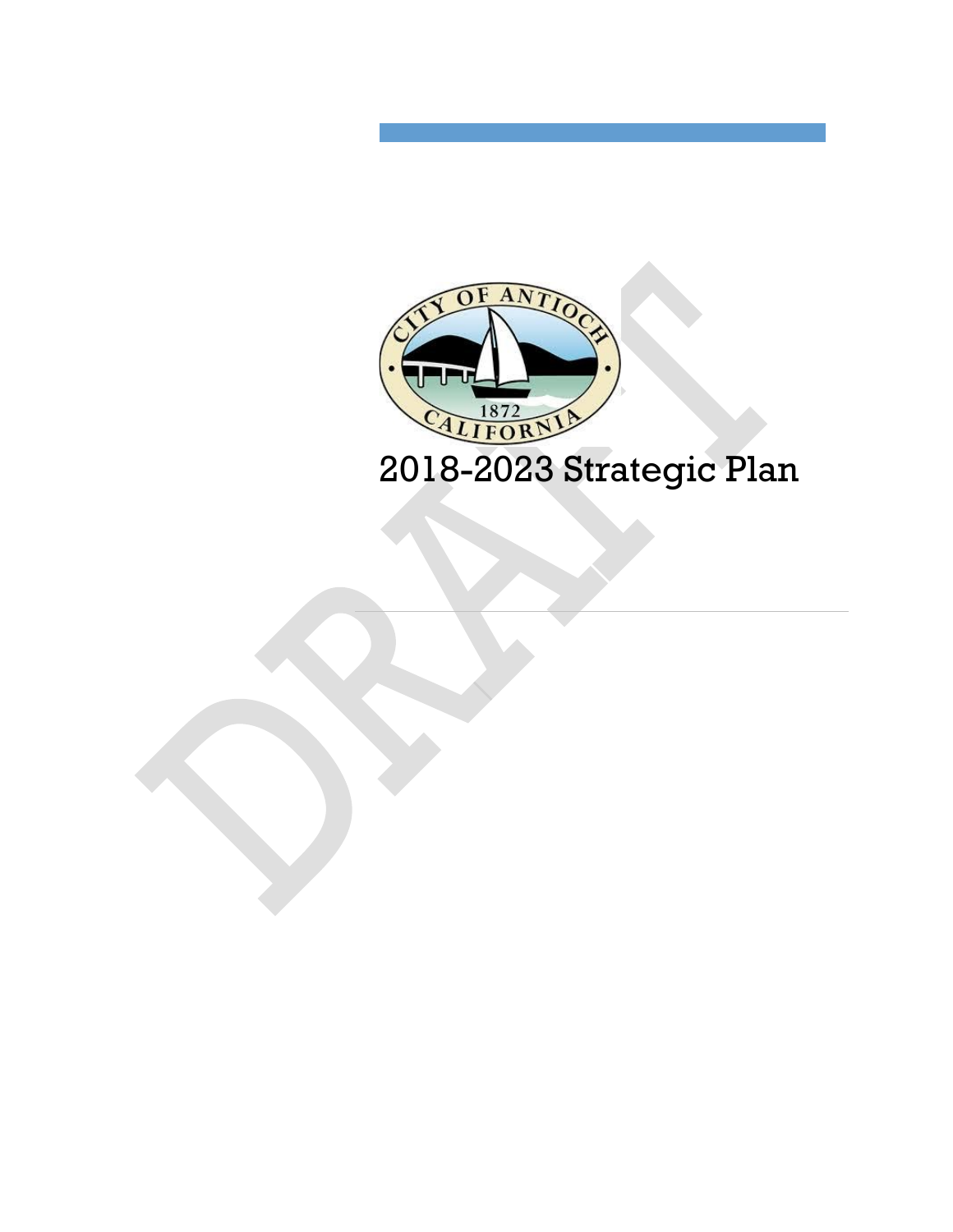# 2018-2023 Strategic Plan

Executive Summary

This document will serve as the City of Antioch's 2018-2023 Strategic Plan. Its purpose is to help the City prioritize its efforts, allocating both fiscal and human resources to achieve a shared Vision and Goals that also reflect community priorities and needs. The Plan is the result of a comprehensive review by Regional Government Services (RGS) of the City's current operations and finances, interviews with staff members, a review of a comprehensive Quality of Life Survey conducted by FM3 Research in October 2017 and discussions with City Council members.

The findings and conclusions of the review and survey results were presented to Council, staff and the public at a one-day Study Session that was held January 20, 2018. Overall, residents expressed a desire to see improvement in the City's service delivery and better management of fiscal resources while identifying public safety as their top concern.

The Study Session, which was open to the public, resulted in the development of a Mission Statement, a Vision Statement, a set of Core Values and seven Goals to guide the City's future operations.

#### The Goals

The City Council identified seven Goals at its Strategic Planning Workshop on January 20, 2018. They are:

- 1. Ensure the City's Continued Financial Stability
- 2. Support Public Safety
- 3. Promote Sustainable Economic Development
- 4. Promote Community Pride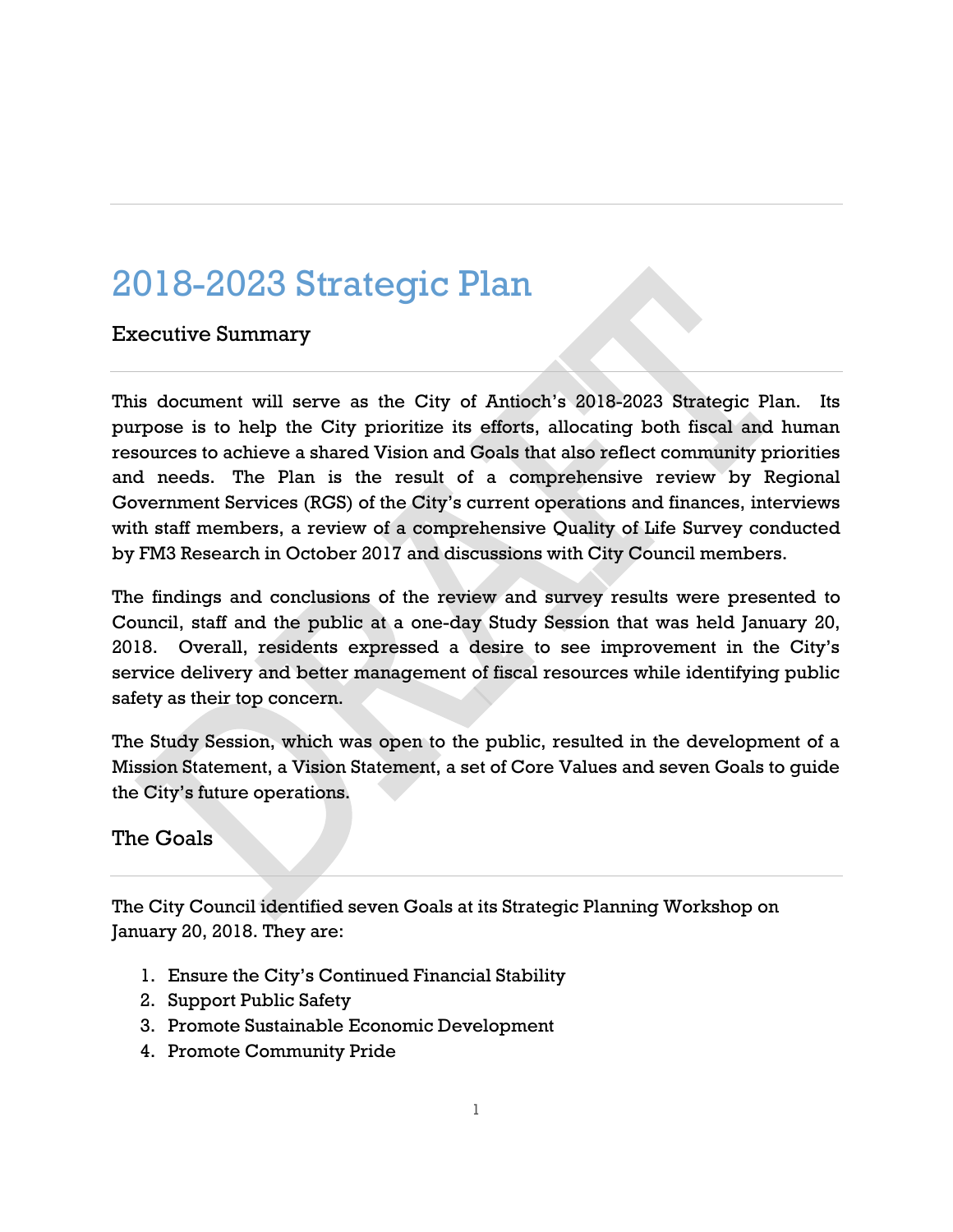- 5. Strive to be a Healthy Community
- 6. Support Downtown Revitalization
- 7. Encourage Sustainable Development

#### Implementation

The role of the City Council is to establish Goals based on community input and fiscal viability. The role of the City Manager is to develop Strategies to achieve those goals. City staff, under the direction of the City Manager, will develop specific tactics to implement the Council's plan.

The Strategic Plan is meant to serve as a living and working document, which will be updated by Council and staff on a regular basis.

#### Conclusion

The 2018-2023 Strategic Plan does not include **all** of the Goals, suggested programs, projects and initiatives suggested by the public, staff or Council over the course of its development. The Goals that are included represent **the highest priorities** for City Council. Should other sources of revenue be identified, the City may revisit this Plan and adapt it as needed. For now, by limiting the City's efforts to these key areas, the City of Antioch will be better positioned to achieve its long-term vision and maintain its fiscal viability.

### Mission, Vision and Core Values

The purpose of establishing the City's Mission, Vision and Core Values is to clearly define why the City was incorporated; how the City Council envisions its future and what principles Council and Staff will adhere to as part of conducting its business.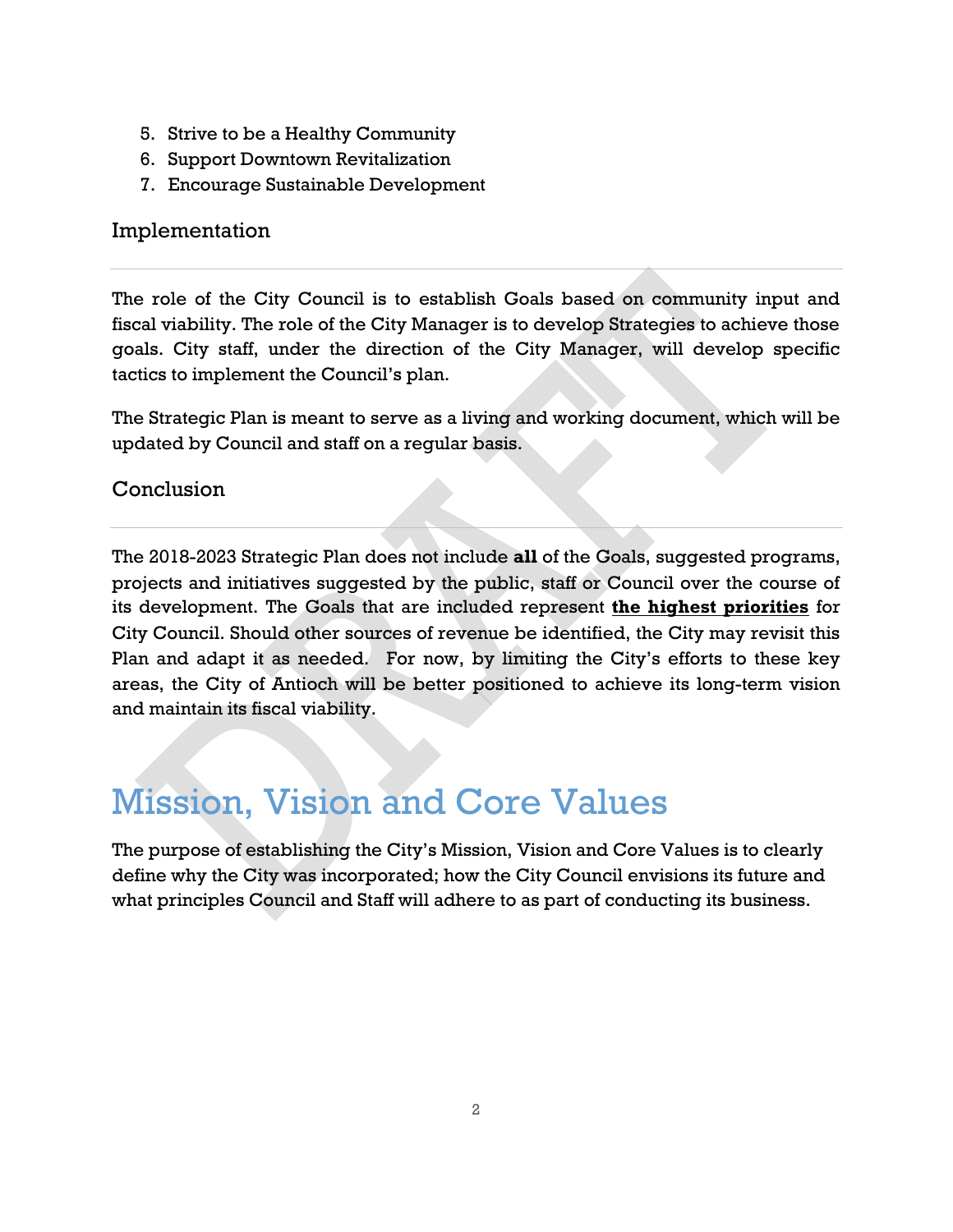*To deliver quality municipal services to a diverse community with integrity, excellence and innovation.*

Our Vision

*Antioch is delivering on its promise to provide an exceptionally high quality of life by creating and maintaining a safe environment for its diverse, inclusive community; its thriving economy; its bountiful recreational opportunities; and its vibrant waterfront.*

Our Core Values

*Integrity*

*Mutual Respect*

*Honesty*

*Transparency*

*Innovation*

*Accountability*

### Goals to Promote Quality of Life

Each Goal is intended to focus the City's fiscal and human resources on areas of highest priority.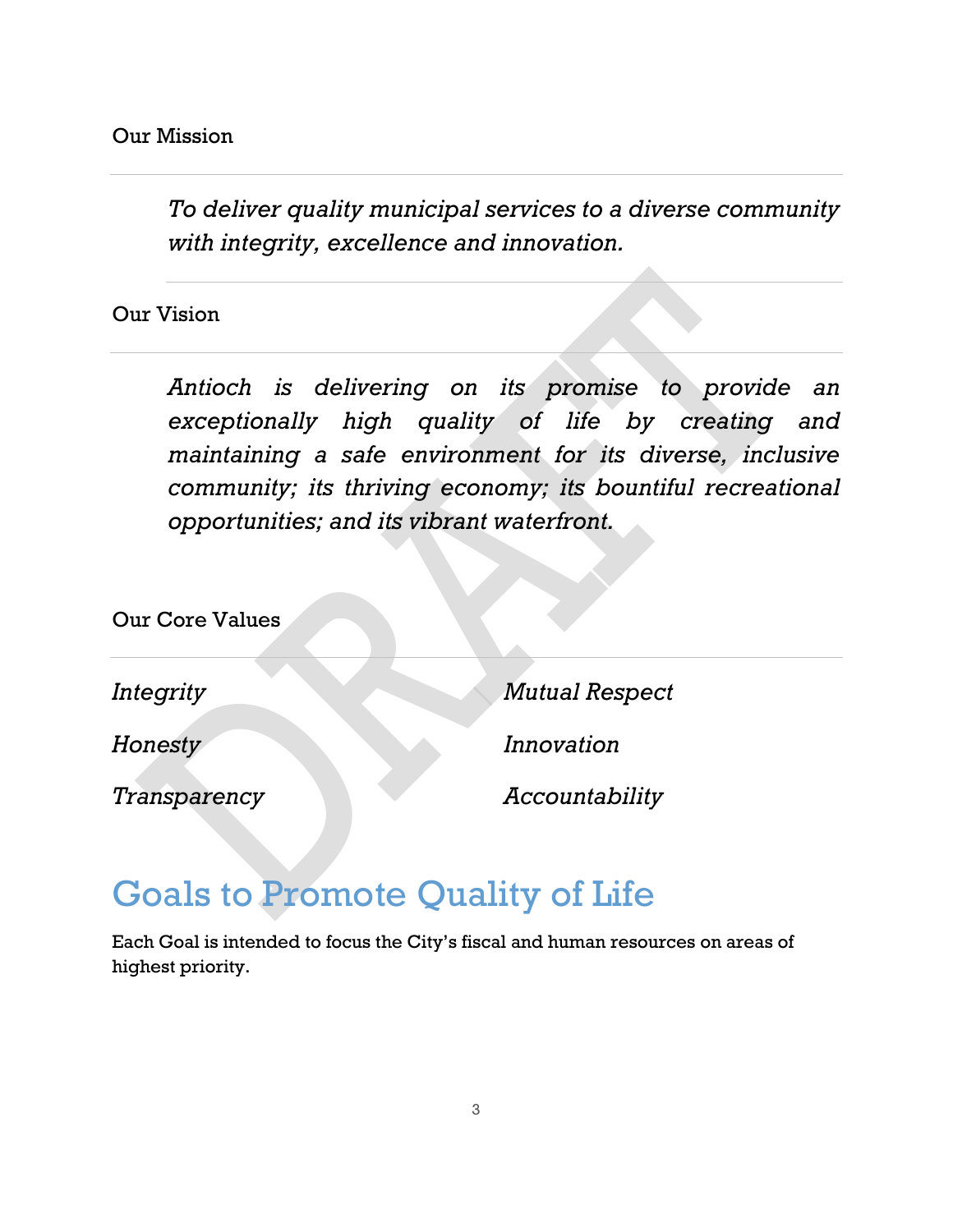#### **1. Ensure the City's Continued Financial Stability**

The City Council, management team and community value the City's commitment to maintain adequate reserves and working with a balanced budget. Strategies to support this Goal include:

- **Maintain sound, responsible fiscal policies regulating debt and** establish parameters for reserves.
- **Prioritize use of discretionary funds based on the 2018-2023 Strategic** Plan Goals.
- Continue to seek local, regional and federal grant opportunities to support City projects, programs and initiatives.
- **Explore revenue generating/cost saving opportunities through the** development of alternative energy sources, desalinization, and/or other viable means.
- **Explore options to reduce pension liabilities.**
- $\blacksquare$  Provide transparency in all activities related to municipal finance and ensure that financial records are accurate, reliable and timely.

#### **2. Support Public Safety**

Public Safety continues to be a top priority for the City Council. In this context, Public Safety includes law enforcement, and maintenance and improvement of infrastructure such as roadways and the water system. Strategies include:

- **Ensure adequate funding for appropriate levels of staffing for law** enforcement personnel.
- Support local and regional partnerships for mutual aid.
- Continue to update emergency operations plan(s) and ensure appropriate staff training and engagement for implementation.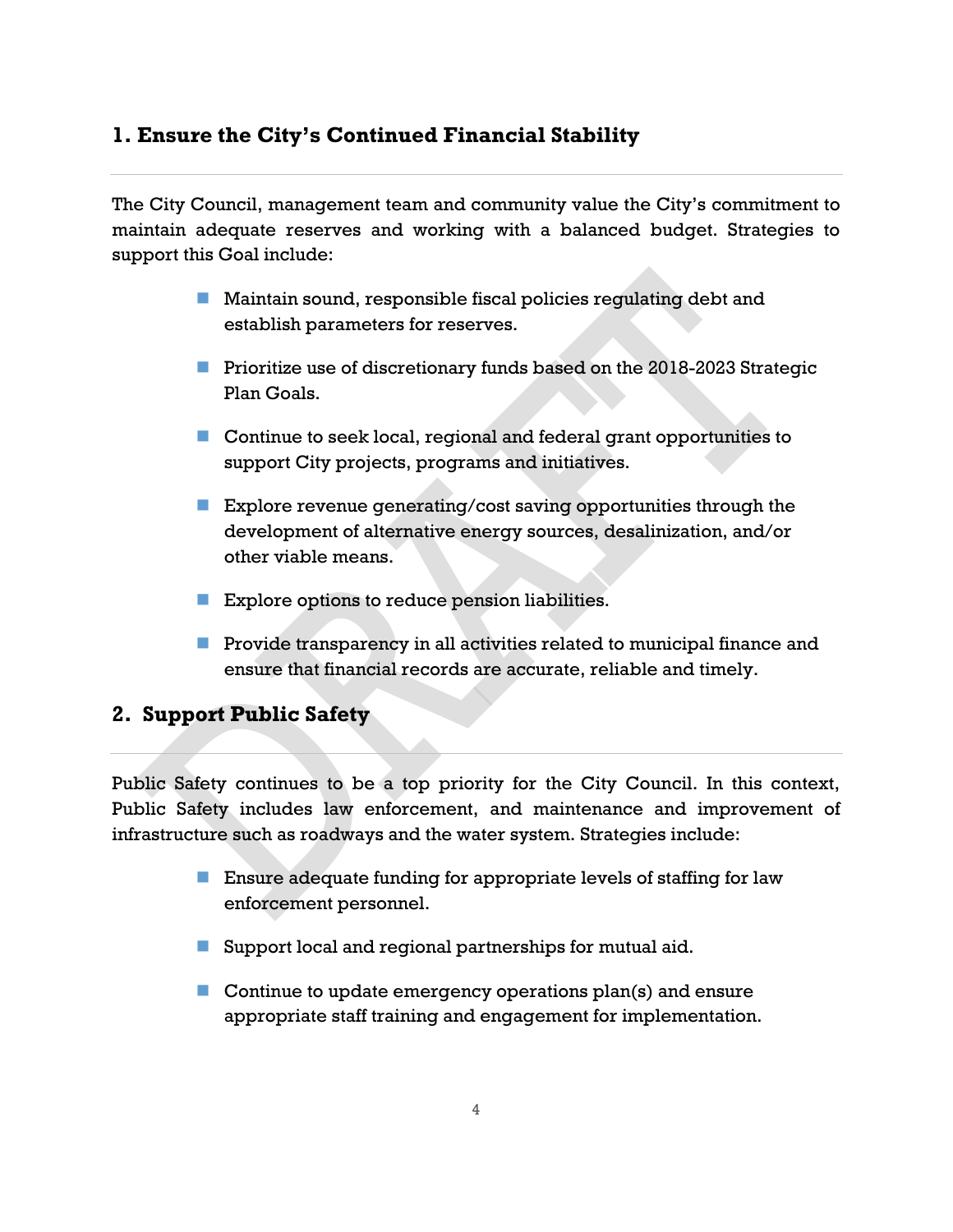- Support emergency preparedness throughout the community.
- **Maintain safe, well-lit streets and roads.**
- **Monitor treatment, storage and delivery systems to ensure safe,** reliable delivery of water.
- **Protect public health and safety and animal welfare through Animal** Control Services.

#### **3. Support Sustainable Economic Development**

Economic Development that focuses on job creation and sales tax generation is a top priority for the City Council. With the addition of an Economic Development Director, the City needs to focus its efforts in areas with the highest likelihood of success. As such, Strategies to support this Goal include:

- **Develop an Economic Development Plan and perform a market analysis** that creates:
	- A business retention program;
	- **A business attraction program; and**
	- **Development of marketing materials to promote new development** and revitalization.
- **Work with Community Development to solicit feedback from** businesses and developers on the permit approval and other processes and provide recommended solutions for consideration by the City Manager and/or City Council.
- $\blacksquare$  Specifically focus on opportunities for new businesses in the Waterfront/Downtown area of Antioch.
- **Explore the use of technology to provide tools to support local** businesses.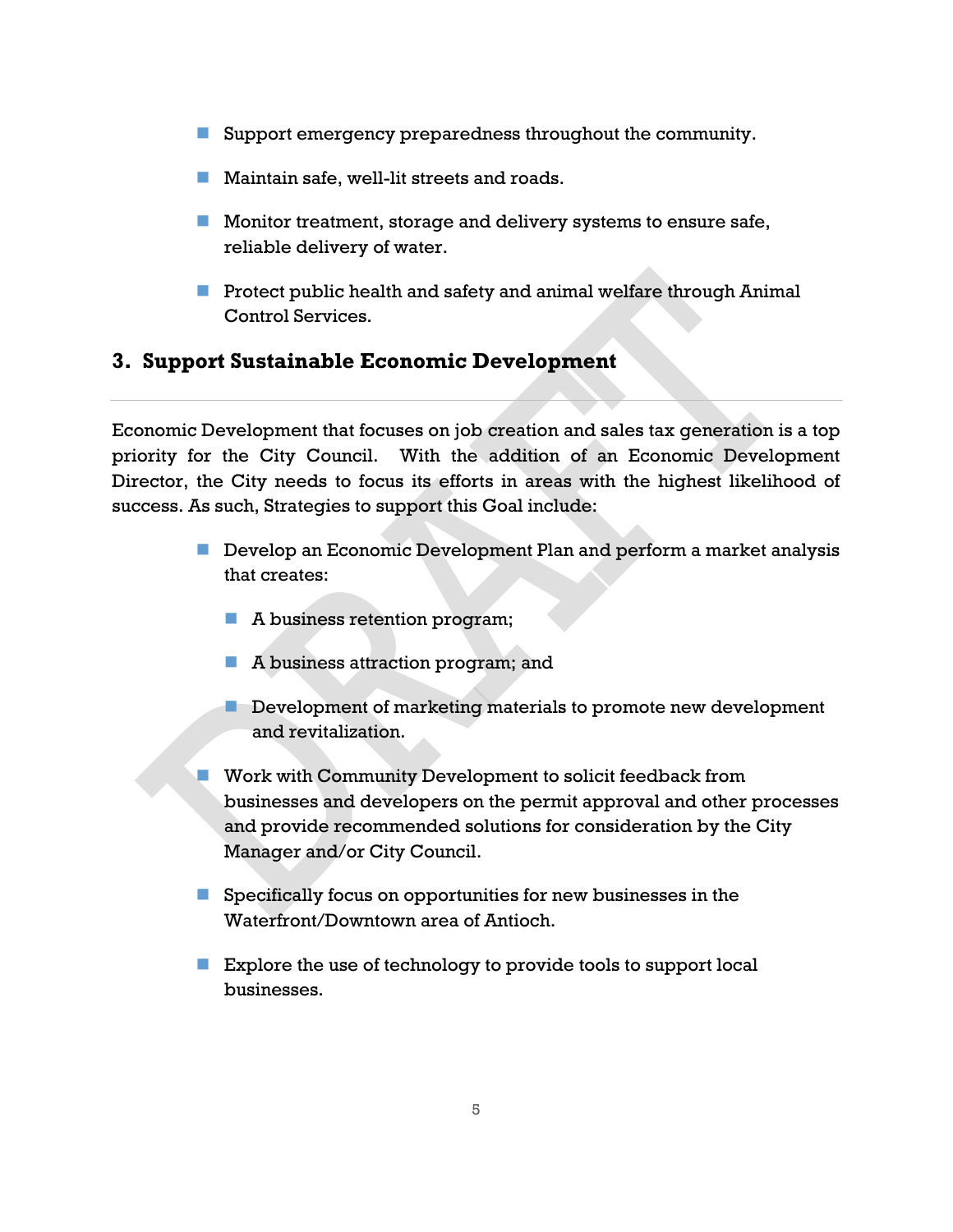- Collaborate with Community Development to facilitate the implementation of the BART /Hillcrest Specific Plan.
- Collaborate with Community Development to facilitate the development of the Wilbur Corridor.

#### **4. Promote Community Pride**

Community Pride takes many forms: pride in neighborhoods; pride in services and amenities; and pride in the management of the City as a whole. The Council believes that instilling Community Pride is essential to the long-range viability of the City. Strategies include:

- **Proactively communicating positive news about the City to residents,** businesses and surrounding communities.
- Supporting efforts that promote beautification of the physical environment.
- **Utilizing social media to disseminate positive news, milestones and** accomplishments.
- Developing marketing/branding services to promote the City.
- **Promoting and supporting volunteerism throughout the community.**

#### **5. Strive to be a Healthy Community**

Healthy, active communities are happier and safer. The entire City Council placed a high value on recreational opportunities and programs for Antioch's residents, especially youth and seniors. Strategies to support this Goal include:

- **Maintain and refresh existing parks, trails and facilities.**
- Supporting the City's General Plan to ensure quality development in keeping with our local community character.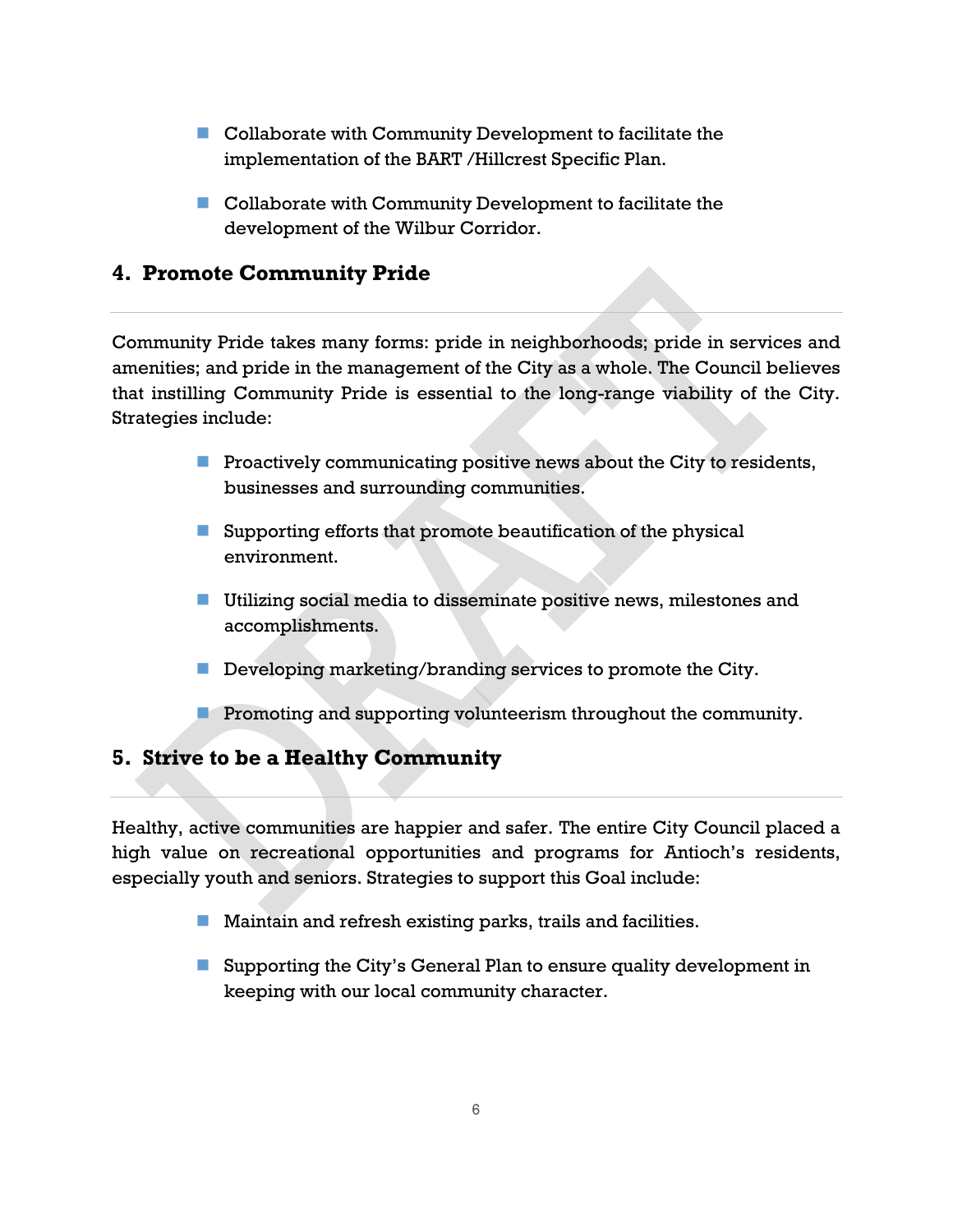- $\blacksquare$  Promoting community collaboration to deliver programs and activities for youth and seniors.
- Supporting waterfront development to create a walkable, bike friendly environment.
- $\blacksquare$  Preserving open space and the natural environment.

#### **6. Support Downtown Revitalization**

The revitalization of Antioch's waterfront/downtown area continues to be a top priority for the City Council. The waterfront is the "heart" of the community and represents a tremendous opportunity for growth. Strategies for this Goal include:

- Completing the Downtown Specific Plan.
- Working closely with Contra Costa Health Services to address impacts and identify solutions related to the City's homeless population.
- Supporting Community Events in the downtown/waterfront area.
- **Providing a business-friendly environment to attract new** tenants/owners.

#### **7. Promote Sustainable Development**

The Goal of Promoting Sustainable Development reflects the City Council's desire to plan for the long-term health of the City through thoughtful and careful planning. Strategies include:

- **Updating the City's General Plan and Zoning Code.**
- **Promoting infill and transit-oriented development.**
- Continuing to explore options for annexation.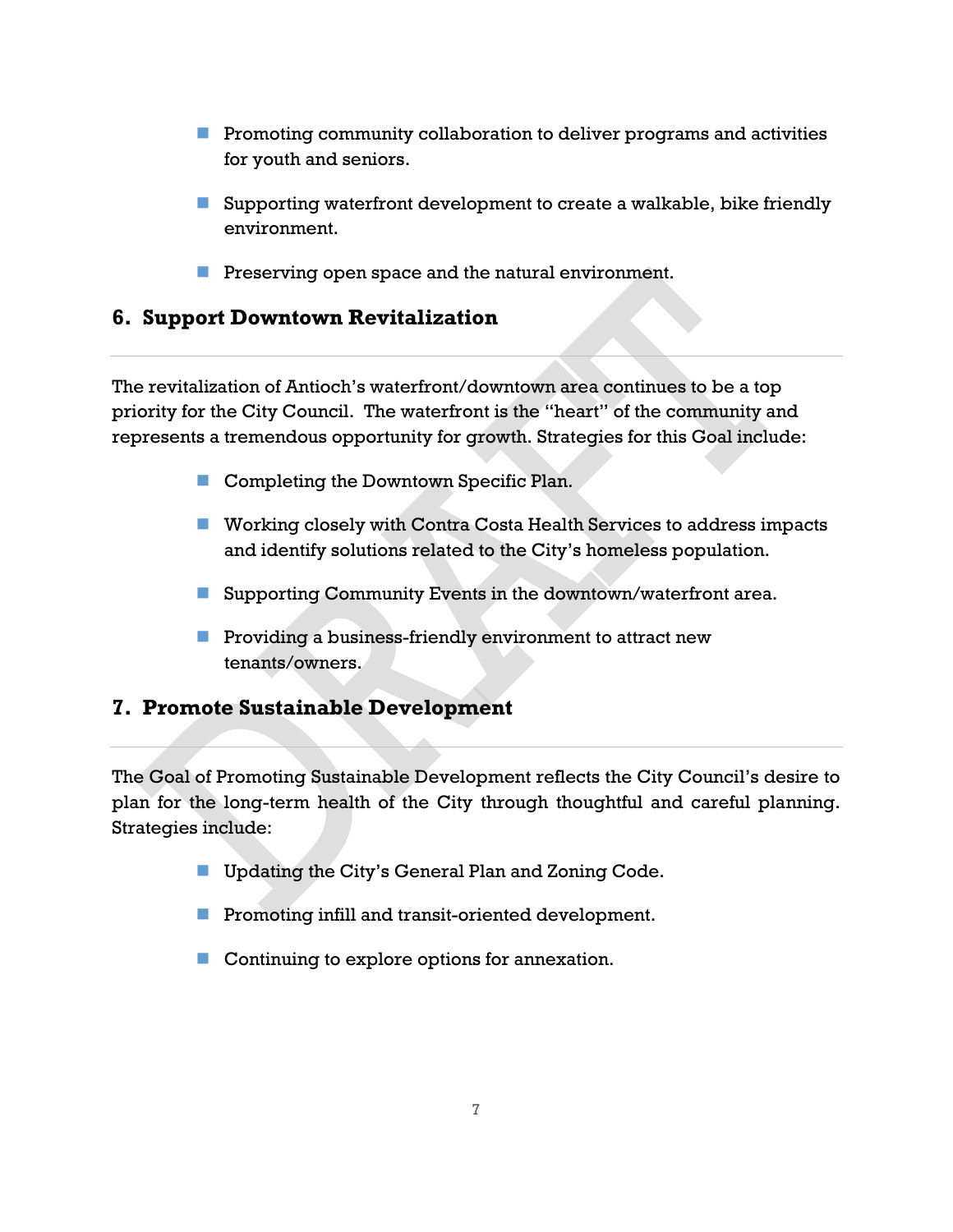## Benchmarks

Over the next five years staff will provide progress reports to the City Council and the community on the implementation of the Strategic Plan citing specific examples of fulfillment. Agenda items and staff reports will be tied to the achievements of attaining individual Goals.

### Summary and Recommendations

Following the adoption of the Strategic Plan, individual Departmental Implementation Plans will be developed and incorporated into this Plan as tactics to support each Goal and Strategy, including ongoing engagement and communications with the public. It is recommended that the City Council review the 2018-2023 Strategic Plan annually at minimum to gauge progress towards achieving its goals.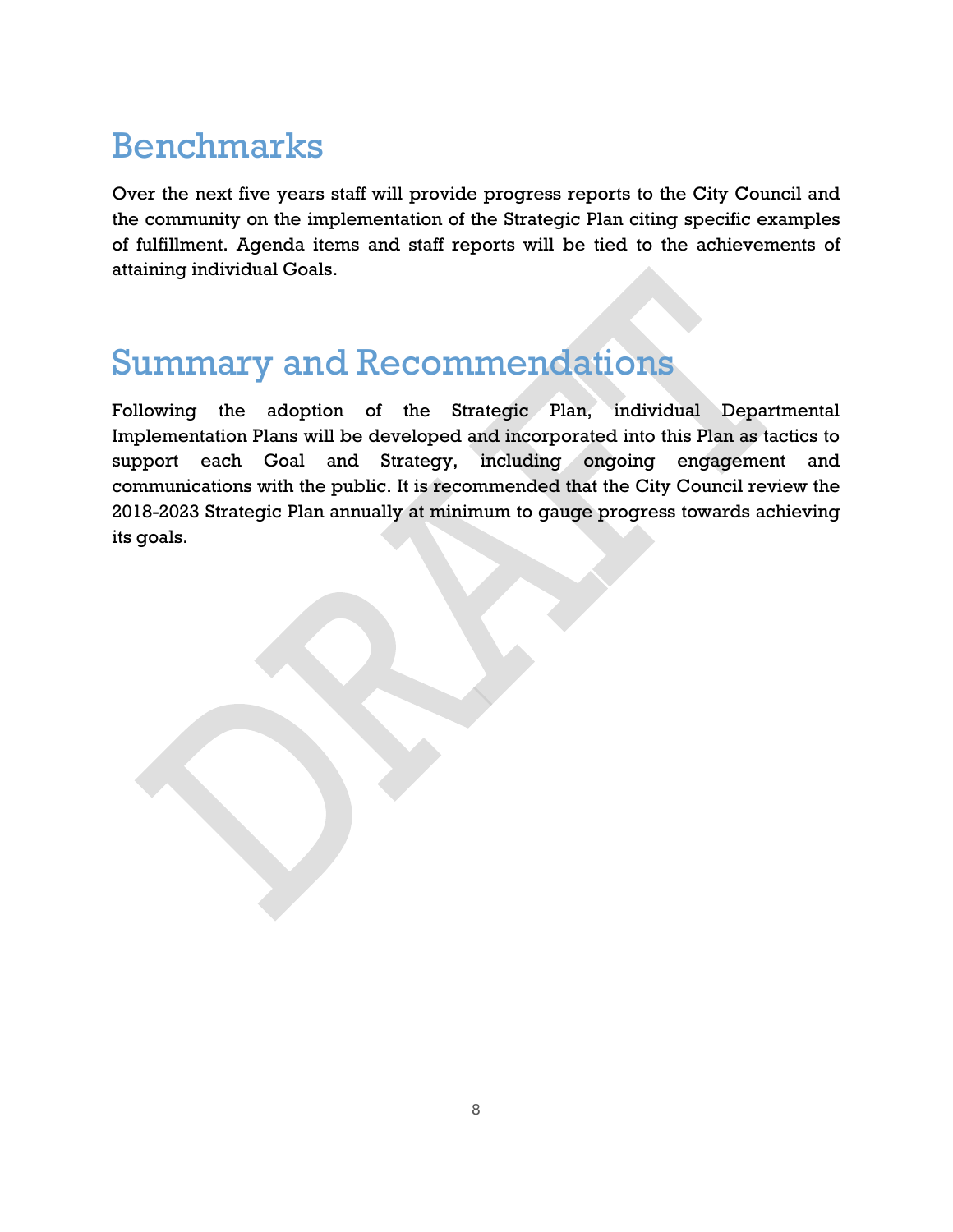# Development of the Plan

#### Research

RGS, as part of this process, conducted a substantial amount of research. This research included a thorough review of the following:

- The City's Annual Budget;
- The City's Capital Improvement Plan;
- Review of City Council Meetings (Agendas, Minutes and Broadcasts);
- **Review of News Articles, Prior Election Results and Other Materials;**
- Demographic Data;
- Economic Trends (Local and Regional); and
- Survey Results (FM3),

City Council and Staff Interviews

Staff participation and input is critical to the implementation of a successful Strategic Plan. Individuals representing all departments were engaged in a series of interviews and were asked to identify the City's strengths and weaknesses. Interviews were held onsite at City Hall and via conference calls with the management team and key staff members from all City departments. We also met individually with the Mayor and Council members to discuss their goals for the Strategic Plan and learn more about their priorities for the City.